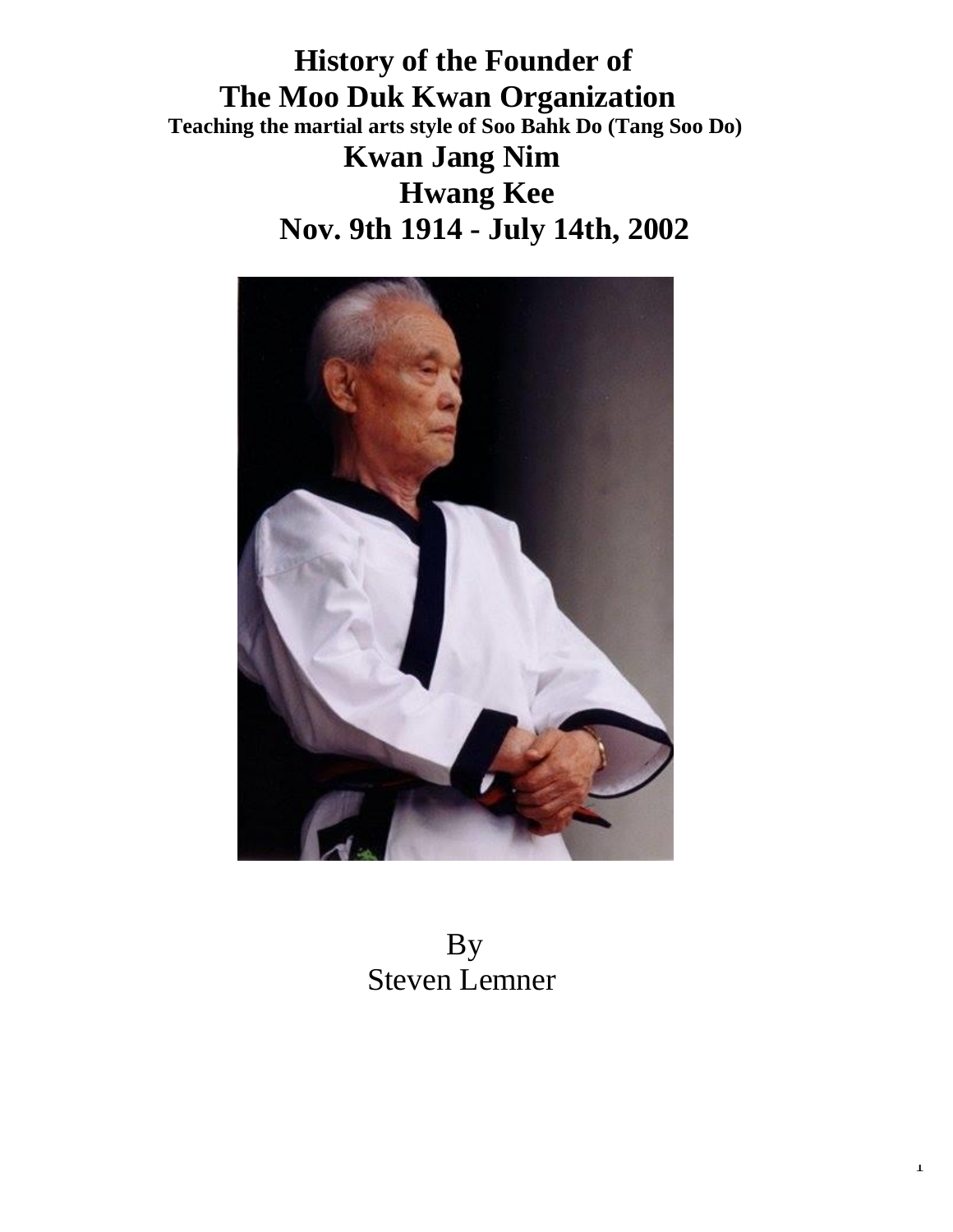**(This project would not haven been possible without the guidance and historical input of Kwan Jang Nim H.C. Hwang. Special thanks to Frank Bonsignore, Sa Bom Nim and Roberto Bonefont Sr., Sa Bom Nim for their insights and proof reading, and historical input.)**

# **Kwan Jang Nim Hwang Kee**

## **Founder of**

# **The Moo Duk Kwan Organization©**

#### **In Teaching the Style of Martial arts called: Soo Bahk Do® (Tang Soo Do)**

**1862 June 13th:** Hwang Kees father born Hwang Yong Hwan, Educated in Chinese Classics and History. He attended the Law Academy and held the title of Hoon Mun Gwan (Extensive Literary Scholar) He also held the position of Government Secretary.

**Born:** Hwang Kee: November 9, 1914 in Jang Dan, Kyong Ki province. (where the DMZ is now) Named Tae Nam (Star Boy), by his father, youngest of three children. One brother 20 years older, and one sister

**1914 May 13th**: the future Mrs. Hwang Kee was born (Cho Kyung Kap)

**1919:** Hwang Kee's mother passes away

**1921**: Exposed to Tae Kyun, Sip Pal Ki at a (Dan Oh festival) (7 yrs old)

**1925:** Started Elementary school, age 11

**1928 April:** Married Cho Kyung Kap (though an arranged marriage, typical of the time and culture) They had five children; two boys and three girls. Hwang Hyun Chul was the first son.

**1935 March:** Graduated High school, age 21 (on track team, abacus team, interest in astronomy)

**1936**: Began martial arts studies in Manchuria, China, Introduced to Master Yang, Kuk Jin

**1936- 1945** Begins work for the Railway Company, Cho Sun Railway Bureau, Jo Yang Chun Station

**1937**: Returned to Seoul for personal reasons

## *1940's*

**1941**: Returned to Manchuria, China, to visit and train with Master Yang.

**1945:** August 15th, World War II ends

**1946**: China become a Communist country. Hwang Kee is unable to communicate or visit Master Yang

**November 9th, 1945**: Founded the Moo Duk Kwan organization and established first, Hwa Soo Do class in the Ministry of Transportation, Yong San Ku, Seoul Korea

**1947 March 4th**: H. C. Hwang (Jin Mun Hwang) Born Seoul, Korea, (the oldest child)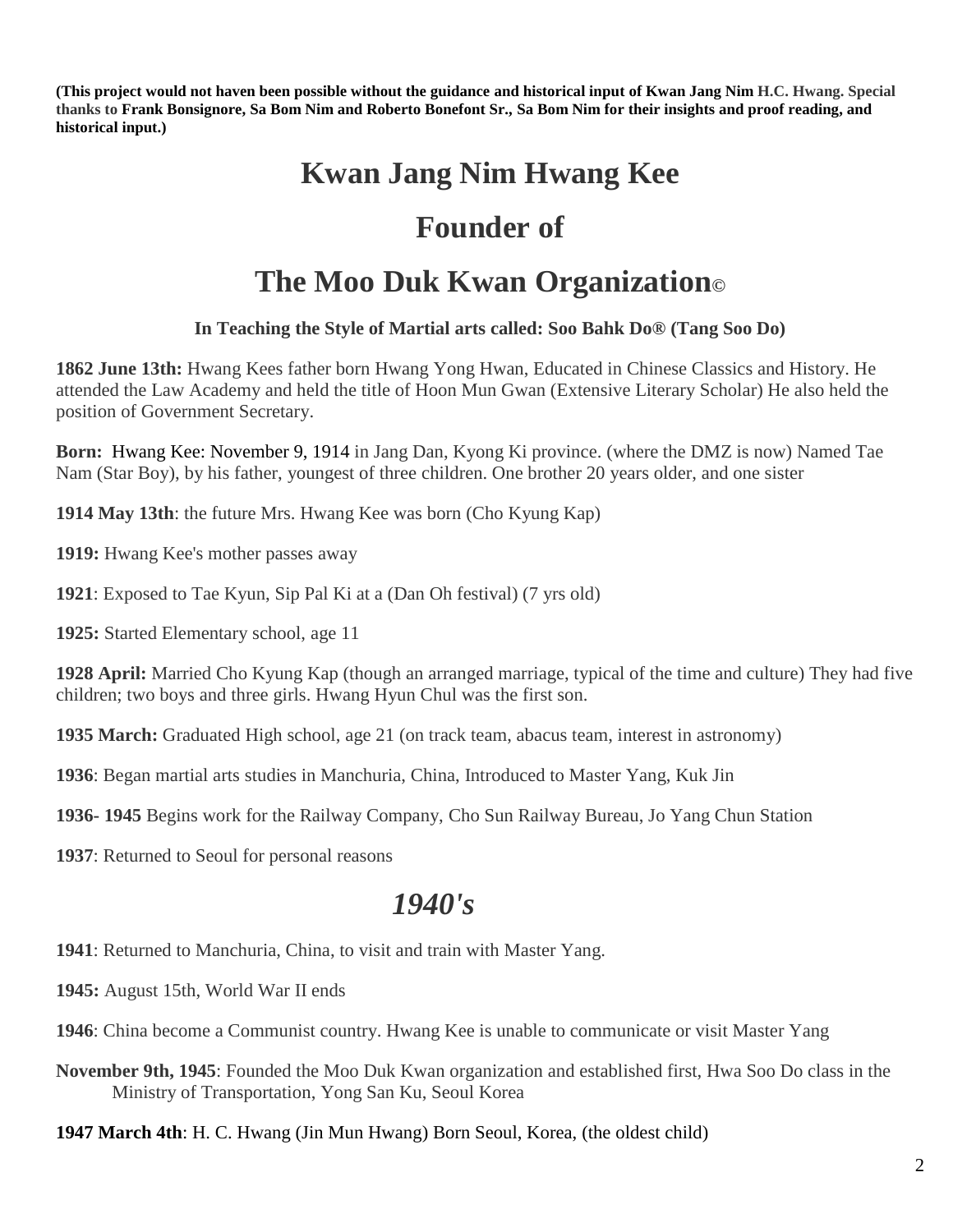**1947 March**: Attempted to unify the five major existing organizations in Korea:

- A) Moo Duk Kwan
- B) Chung Do Kwan
- C) Yeun Moo Kwan
- D) Song Moo Kwan
- E) YMCA Kwon Bup Bu

**1947**: Presided as chairman at the first Hwa Soo Do demonstration in the Transportation High School Gymnasium

**1947 May, 7th** Established the first Regional Branch Moo Duk Kwan school in Dae Jun City, Choong-Nam Province. Sam Hyun Nam (#4) was appointed as an Instructor

- **1947, June 5th**, Established Moo Duk Kwan school, Teaching Hwa Soo Do (Tang Soo Do) school in the Department of Railways.
- **1947, July 7th**, Established Moo Duk Kwan school, teaching Hwa Soo Do (Tang Soo Do) style in the Labor Department

**1948:** Arrested and tortured for the first time, in an unsuccessful attempt to force him to confess that he was a leftwing Communist sympathizer. After several days of torture and imprisonment he was released. (This event was precipitated by flyers, that were found on the floor where he taught that supported Communist activities and North Korean political policy. This was believed to be an attempt by a competitor to discredit him and his growing success and visibility of his martial arts organization)

**1949, May 30th**, Authored the first *Hwa Soo Do Kyo Bohn* textbook in Korea

**1949 October 19th,** 3rd Hwa Soo Do demonstration at Transportation Technical High School

## *1950's*

**1950, June 25th**, Korean war begins and suspends teaching for seventeen months

**1950 July:** Hwang Kee's family relocates to Seok Got Ri. (a village located in the town of Jang Dan Myun, which he was born, to be with family and relatives during these uncertain times)

**1950 July:** Hwang family's one year old child dies, from the difficult times and conditions

**1950:** North Koreans begins to investigate the loyalty of employees of the Ministry of Transportation.

**1950:** Arrested a second time by Communist Party and North Korean military (after all employees are asked to write a biography describing their history, employment, political beliefs and loyalties). He fled to his fathers relative in Seoul, to escape, but was found, arrested, then released, then followed by party officials, and escaped using his martial arts skills, and fled to a cousin's home in Tchang Sin Dong, Dong Dae Mun Ku, Seoul.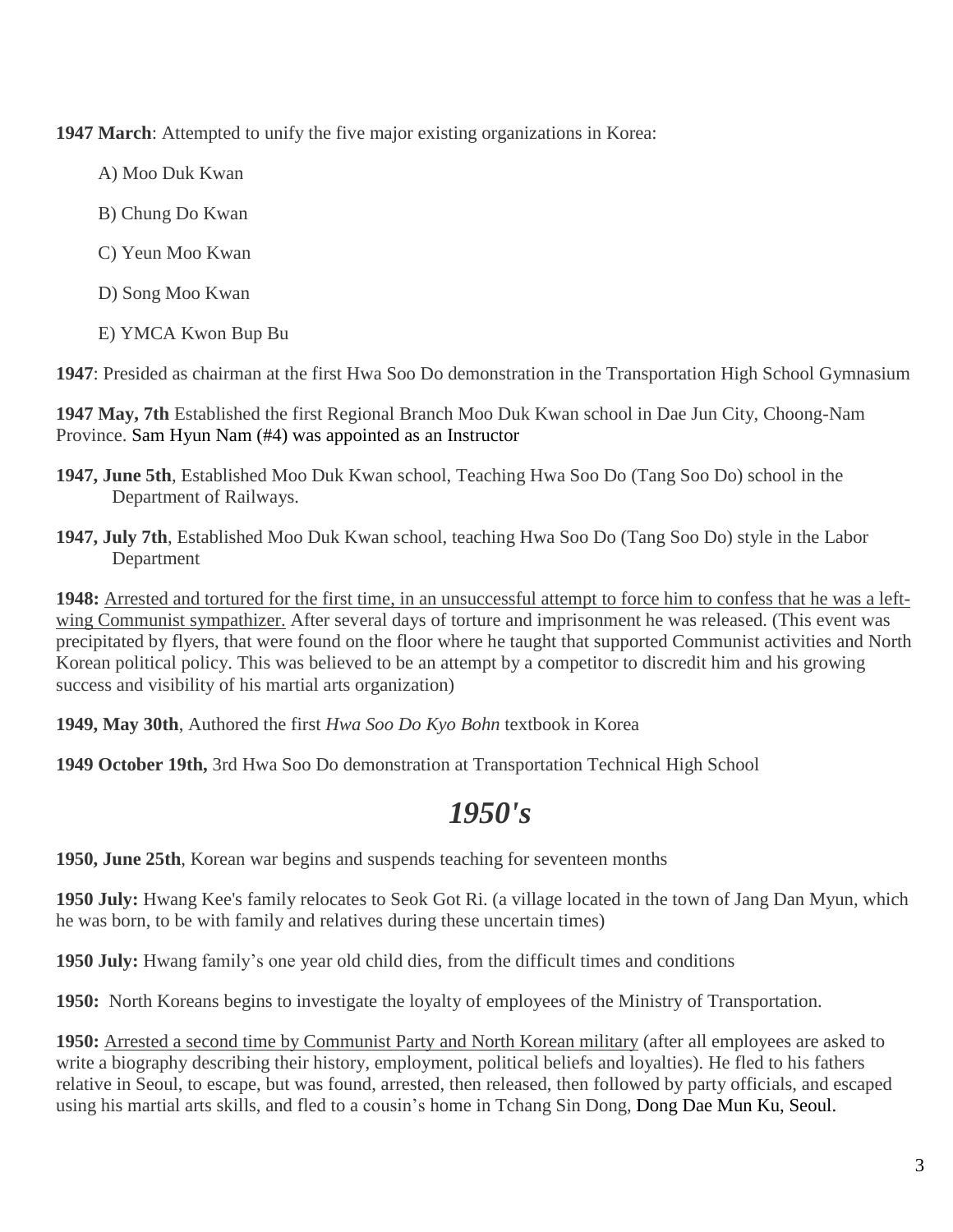**1950 September:** General MacArthur's forces move into Seoul, Hwang Kee returns home

**1950:** Returns to work at the Ministry of Transportation, and is arrested a third time and tortured in another unsuccessful attempt to make him confess, after a Mr. Kim, found evidence the North Koreans had forced him to write.

**1951 January 4th**: Hwang Kee and family flees on foot and railroad 146 miles southeast to Dae Gu. It was due to the January 4<sup>th</sup> Retreat by the North Korea and Chinese forces attack.

**1951 June:** Arrested a fourth time and accused of sympathizing with North Koreans, he resisted and was severely beaten, tortured by hanging upside down, water boarding, then trying to force him to confess. As he was lead one day by a guard with a rifle and given a blanket (use to wrap dead bodies), he was convinced that he was to be shot, the guard said he forgot something and they returned to torture him more. Thinking his family would be shot also if he did not confess, he signed a confession. His family was working to free him, and had a relative (Hwang Jin Young, Hwang Kee's older brother's son, who was a prosecutor and carried a high level of authority, and powerful government position) after seeing him demanded his release, and commanded the police to apologize and rewrite their report and repudiate the confession.

**1951 October:** Hwang Family relocates to Pusan, opens a Moo Duk Kwan organization studio, teaching Tang Soo (Hwa Soo) Do at the Cho Ryang Station.

**1951 November**, Established temporary Moo Duk Kwan Headquarters in Cho Ryang-Dong, Pusan

**1952 April**, began teaching at the Police Academy in Pusan

**1952, October**, Began instruction at the Ministry of Defense in Pusan

**1953 September**, returned to Seoul to re-establish Moo Duk Kwan Headquarters after Korean War ends.

**1953**, Established Korean Tang Soo Do Association, presiding as Chairman

**1953 November**, Established Moo Duk Kwan studios in middle and high schools throughout Korea

**1953 December**, Applied to join Korean Athletic Association

**1954 April**, Established a Moo Duk Kwan studio in Mapo Correctional Facility, teaching Tang Soo Do

**1954 July**, Attempted to unify Korean Tang Soo Do Association and Korean Kong Soo Do Association (Chong Do Kwan, Jido Kwan, Chang Moo Kwan, Song Moo Kwan)

**1955 May**, Grand Opening of Moo Duk Kwan headquarters (43-1 Dong Ja-Dong, Choong Gu, Seoul)

**1955 July**, Established the following provincial Moo Duk Kwan branches: 1) Seoul: Tchang Young Chung (#15), Se Joon Oh (#26), Seong Heon Chung (#28), Poong Tcheon Kim (17), Hee Seok Choi (#5), Kang Ik Lee (#19), 2) Kyung Ki Do: In Seok Kim (#12), Yong Ha Park (#21), 3) Gang Won, 4) Kyung Buk: Jong Soo Hong (#10), 5) Kyung Nam: Eok Tcheon Lee (#49), 6)Chun Nam, 7) Choong Buk: Sam Hyun Nam (#4), Myong Soon Lim (#20).

**1955 August**, Ministry of Education prohibits teaching Tang Soo Do in middle and high schools throughout Korea

**1955 August**, Established a Moo Duk Kwan studio in Seo Dae Moon Correctional Facility, teaching Tang Soo Do style martial arts.

4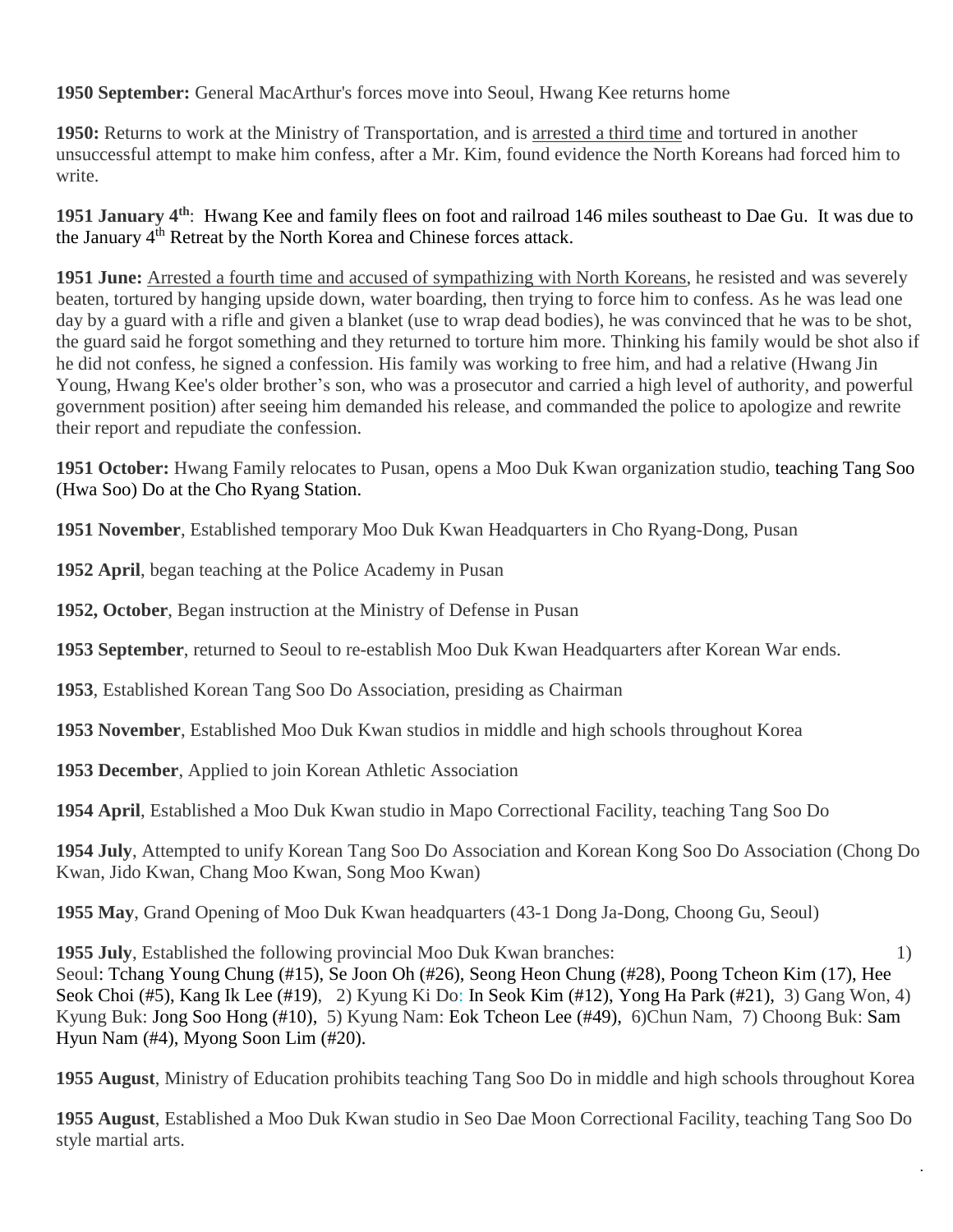**1955 August**, Established a Moo Duk Kwan studio at Korean Air Force Headquarters. Young Tae Han (#37) was appointed as an Instructor, teaching Tang Soo Do.

**1955 October 30th:** Organized and chaired first International Goodwill Demonstration between Korea and China, at Si Gong Kwan (City Public Hall)

**1956:** Retires from Ministry of Transportation to focus fulltime on development of the Moo Duk Kwan

**1956 March**, begins teaching at Korean Air Force Academy.

**1956 March**, Dispatched instructors to the following bases: Soo Won: Young Seok Kim(#32), Sa Chun: Myung Kyu Kang (#59), Dae Gu: Sang Seop Ji (#39), and Dae Jun Air Force Academy,

**1956 May** Begins instructing at Korean Navel Academy. Jin Tae Hwang (#11) was appointed as an Instructor.

**1956 June**, Established a Moo Duk Kwan studio at Korean Navel Headquarters. Young Taek Kim was appointed (#526)

- **1956 June**, Established a Moo Duk Kwan studio, teaching a Tang Soo Do Style of martial arts at In Ha Engineering University. Young Ha Park (#21)
- **1956 October**, Established a Moo Duk Kwan studio, teaching Tang Soo Do, at Korean Military Police **Headquarters**

**1956 October**, Established a Moo Duk Kwan studio at Army Printing Corps, teaching Tang Soo Do style

**1956 November**, Established a Moo Duk Kwan studio at the R.O.K. 2nd Army, teaching Tang Soo Do style

- **1957**: Introduced to the Moo *Yei Do Bo Tong Ji,* at Seoul National Library, by Professor Na Hyun Seong of the Seoul National University
- **1957** Dale Drouillard (#757) becomes 1st American serviceman to achieve Dan under Hwang Kee, through the Moo Duk Kwan organization, teaching Tang Soo Do style of martial arts.
- **1957 May 18th,** Taught Tang Soo Do at Seoul Technical High School
- **1957 May**, Established a Moo Duk Kwan studio, at Korean Marine Corps. Teaching Tang Soo Do style of martial arts. Soo Yong Cha (#269)

**1957 July**, Established a Moo Duk Kwan studio at Han Yang University in Seoul. Teaching Tang Soo Do style of martial arts. Hee Seok Choi (#5)

**1957 September**, Established Moo Duk Kwan studio at the U.S. 8th Army in Young San. Teaching Tang Soo Do style of martial arts. Sang Kyu Shim (#180)

**1958 July,** Authored second Tang Soo Do self-defense textbook (Tang Soo Do Bo Sin Bop)

**1958 November 30th:** International Goodwill Demonstration with Korea, China and USA, Seoul, Korea

**1959 May**, Established Moo Duk Kwan studio in Seoul Agricultural University in Soo Won. Teaching Tang Soo Do style of martial arts. Young Hwan Lee (#147)

**1959 July**, Established Moo Duk Kwan studio in Koryo University, Seoul. Teaching Tang Soo Do style of martial arts. Jin Gil Kim (#99).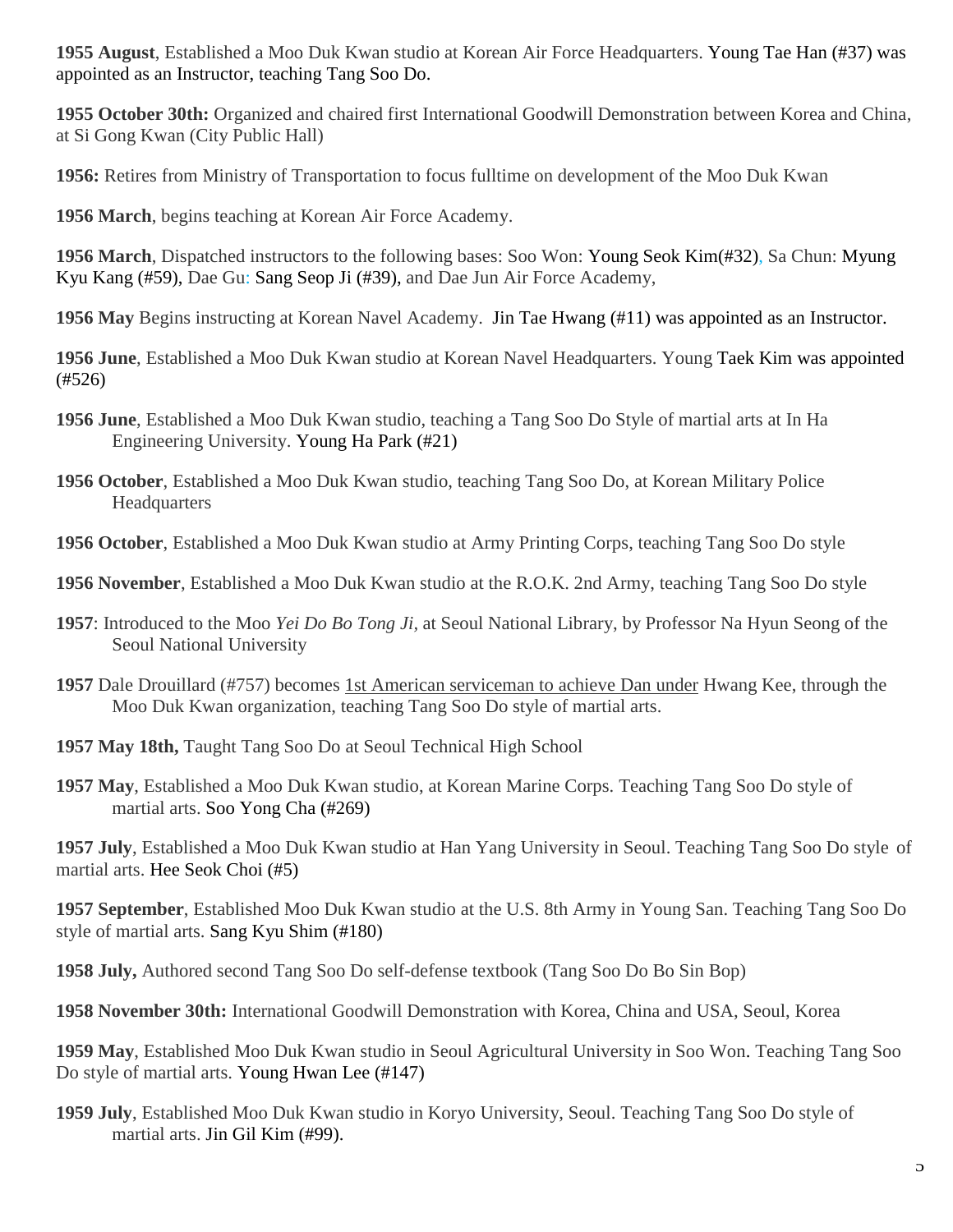- **1959 October**, Established Moo Duk Kwan studio at Air Force University. Teaching Tang Soo Do style of martial arts. Nak Eon Baek (#194).
- **1959:** Mariano Estioko (#759) becomes second American to achieve Dan under Hwang Kee's Moo Duk Kwan organization.

# **1960's**

**1960 June**, Authored Tang Soo Do self-defense textbook

**1960 June**, Created name "Soo Bahk Do" from ancient name of Soo Bahk, Soo Bahk Ki, or Soo Bahk Hee

**1960 June 30th**, Moo Duk Kwan and Ji Do Kwan organizations were joined as the Korean Soo Bahk Do Association, headed by Kwan Jang Nim Hwang Kee

**1960 September**, Published Moo Yei Si Bo (Martial Arts Newspaper)

**1960 June 30th:** Using ancient Korean martial arts name, incorporated and registered with the Korean Ministry of Education under the name of Dae Han Soo Bahk Do Hoe (Korean Soo Bahk Do Association) becoming the first member association

**1960-1962:** Returning servicemen and others begin opening Tang Soo Do studios in U.S. including:

Dale Drouilard (#757) in Wyandotte, Michigan / Robert Thompson (#1791) in Dayton Ohio / Lawrence Seiberlich (#1815) in St. Paul Min. / John Butterwick (#2277) Military / Robert Cheezic (#2278) Waterbury, CT. Carlos 'Chuck' Norris (#2819), Torrance Ca. / Frank Trojanowicz (#13333) / Joe Weeks(#3596),Magnolia Ar. Lynn Jackson(#3597) Oberlin, Ohio / James Ruston(#4130) Military / Russell Hanke(#4137)Detroit Mich. Robert Sohn (#6037) New York. / James Cummings (#4493) Military / Robert Shipley (#4825), Honolulu Hi David J. Praim (#3593), Mt. Clemems, MI, / Robert Beaudoin (#5657) Waterbury, CT. / Jong Hyan Lee (#1885), San Diego Ca. / Lynn Jackson (#3597), Lorain Ohio / Ki Whang Kim (No Dan Bon) (Washington D.C.) / Shim Sang Kyu (#180) Wyandotte, Mi. / Ahn Kyong Won (#1763) Cincinnati, OH

**1960 July:** Ji Do Kwan becomes second member to join Korean Soo Bahk Do Association Moo Duk Kwan

**1960 October:** Instructors assigned to the following USA 8th Army branch studios: 8th Army Headquarters; Moon San: Kyu Sik Shin (#724), Dong Do Chun; Kyong Won Ahn (#1763); Inchon; Pusan: Jong Ha Lee (#2002).

**1961 May 14th:** Formed the Asian Tang Soo Do Association among Korea, Japan and Taiwan

**1961:** Col. John T. Butterwick (#2277) put in charge of the first U.S. Tang Soo Do Moo Duk Kwan organization by Hwang Kee's Moo Duk Kwan organization.

**1961 May 16th:** Military Revolution lead by Lt. General Park, Chong Hee begins.

**1961-1965:** Lt. General Park, Chong Hee and Korean Government forced Hwang Kee to stop the monthly publication of the Moo Yei Si Bo (Martial Arts Newspaper) and also released him as an instructor at the ROK Academy and National Police Academy with no reason. Both lead efforts to dissolve the Korean Soo Bahk Do Association, Moo Duk Kwan, and impede Hwang Kee's activities.

**1961 June:** Established Chun Buk Province regional branch of the Moo Duk Kwan organization.

**1961 June:** Established Moo Duk Kwan studio at Hong Ik University, teaching Tang Soo Do style of martial arts.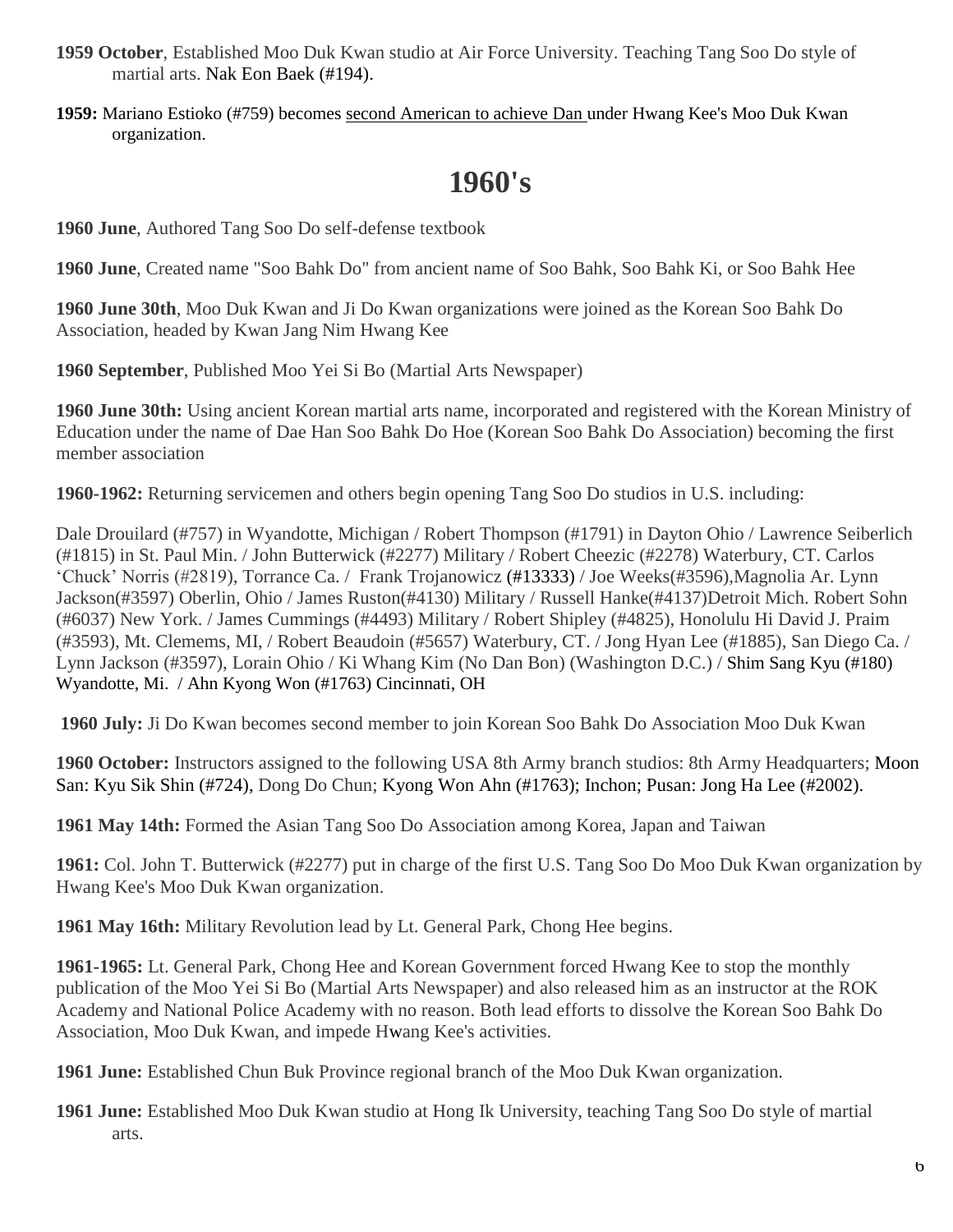**1961 October:** Established a Moo Duk Kwan organization in Michigan, USA.

**1962 May:** Established Tang Soo Do Association in USA

**1962 May:** Established a Moo Duk Kwan organization in France

**1962 September:** Re-registered Korean Soo Bahk Do Association due to ruling of new government

**1962 September:** Established Moo Duk Kwan organization / Association in Canada

**1963:** Ki Whang Kim comes to US (Washington D.C.) as Chairmen of Tang Soo Do Moo Duk Kwan in US appointed by Hwang Kee through the Moo Duk Kwan organization.

**1963 July:** Established Tang Soo Do Association in England

**1964:** Shim Sang Kyu (#180) official representative of Tang Soo Do Moo Duk Kwan in U.S. sponsored by Russell Hanke (#4137) to come to U.S. to the Detroit area

**1964:** Participated with Korean team in first Asian Tang Soo Do championship in Japan

**1964 July:** Established Moo Duk Kwan studio at Yeun Sae University, teaching Tang Soo Do style of martial arts.

**1964 November:** Established West German Tang Soo Do Association

**1964 December:** Board of Directors of Soo Bahk Do changed and registered with government

**1964 December:** Moo Duk Kwan announces revised charter and bylaws

**1965:** Sponsored and organized Asian Tang Soo Do Championship

**1965 January:** Established Moo Duk Kwan organization branches in Washington D.C., New York, Michigan, California, Washington, Texas and Florida.

**1965-1979:** Efforts to dissolve the Moo Duk Kwan and unify with Tae Kwon Do, by Lt. General Choi, Hong Hee and Korean Government.

These include some of the following actions:

A. Impediments to acquire passports/ visas to travel to teach Soo Bahk Do

B. Political pressure on Moo Duk Kwan instructors to leave the Moo Duk Kwan and join

Tae Kwon Do. (rank, materials, and political status)

C. Attempts to destroy organizations record of rank and seniority.

D. Revoking the registration and recognition of the same Korean Soo Bahk Do Association,

Moo Duk Kwan

E. Prohibited from attending international events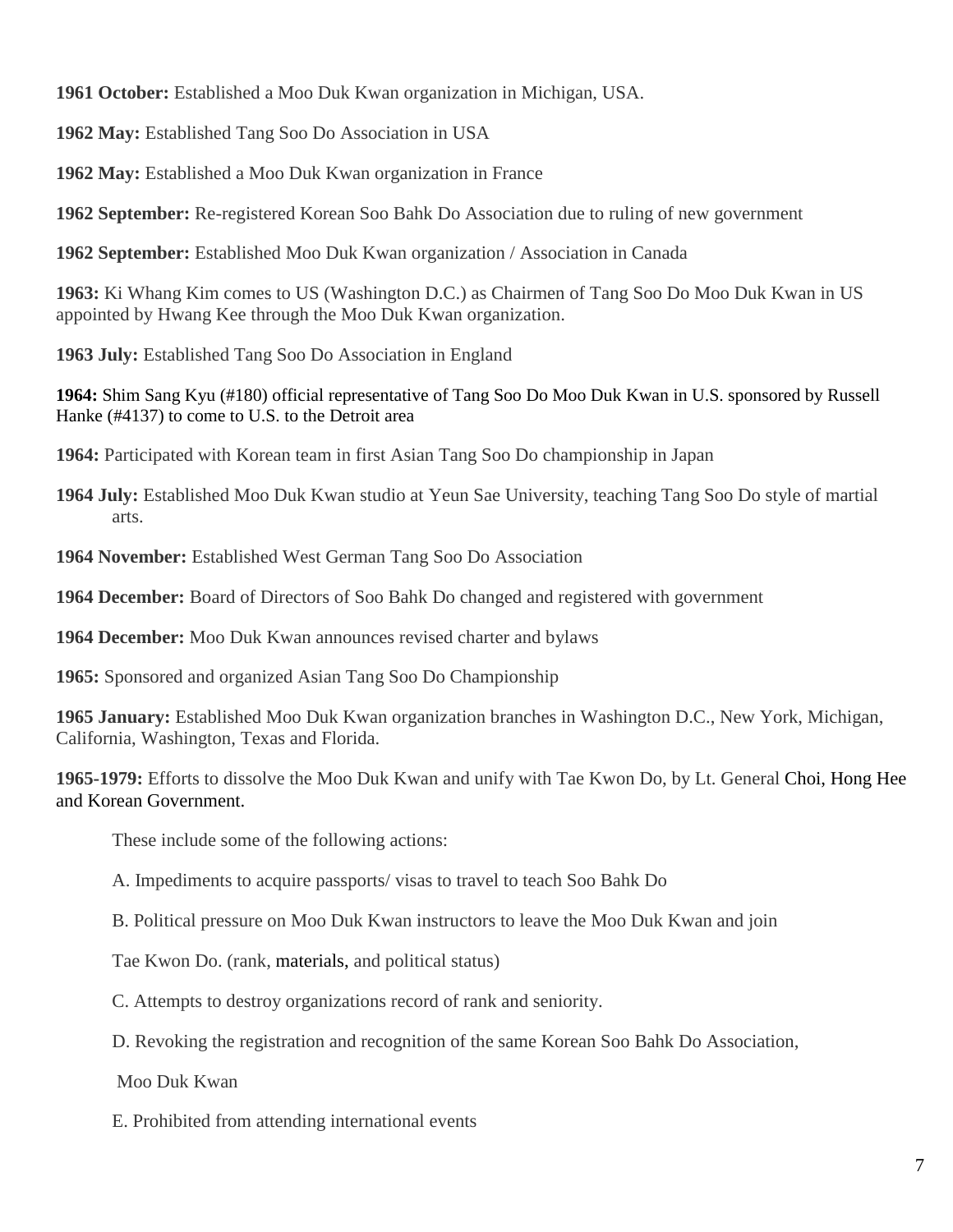**1965 May:** Korean Soo Bahk Do Association's Legal status revoked; decision appealed to appellate level and relief granted.

**1965 August**: Established a Moo Duk Kwan organization in the Philippines. Casimiro Grandeza (#2883) teaching Tang Soo Do.

**1965 December 28th:** Korean Government appeals appellate decision to Supreme Court, won the judgment

**1966** Dr. Robert Sohn (#6037) forms the N.Y Moo Duk Kwan Association. He with Edward Gross (#6780), Vincent Nuno (#7291) were put in charge by Grandmaster Hwang Kee to oversee teaching and promotions in the N.Y area.

**1966 June 21st:** Korean Government rules in favor of Korean Soo Bahk Do Association

**1966 November:** Revised Moo Duk Kwan regulations

**1966 December:** Revised charter and by-laws of Korean Soo Bahk Do Association as required by the Korean Government

**1967:** Established Moo Duk Kwan in Malaysia. Hwa Yong Chung (#410), Soon Ho Chang (#3722). teaching Tang Soo Do.

**1968:** Established a Moo Duk Kwan organization in Italy

**1968:** Sponsored and organized first World and fifth Asian Tang Soo Do Championship at Citizen Hall, Seoul

**1968 August:** Election of new Korean Soo Bahk Do Association Board of Directors and registration with government.

**1968**: Established a Moo Duk Kwan organization in Greece. George R. Page (#11772) teaching Tang Soo Do.

**1969:** Participated at the second World and sixth Asian Tang Soo Do Championship (Philippines)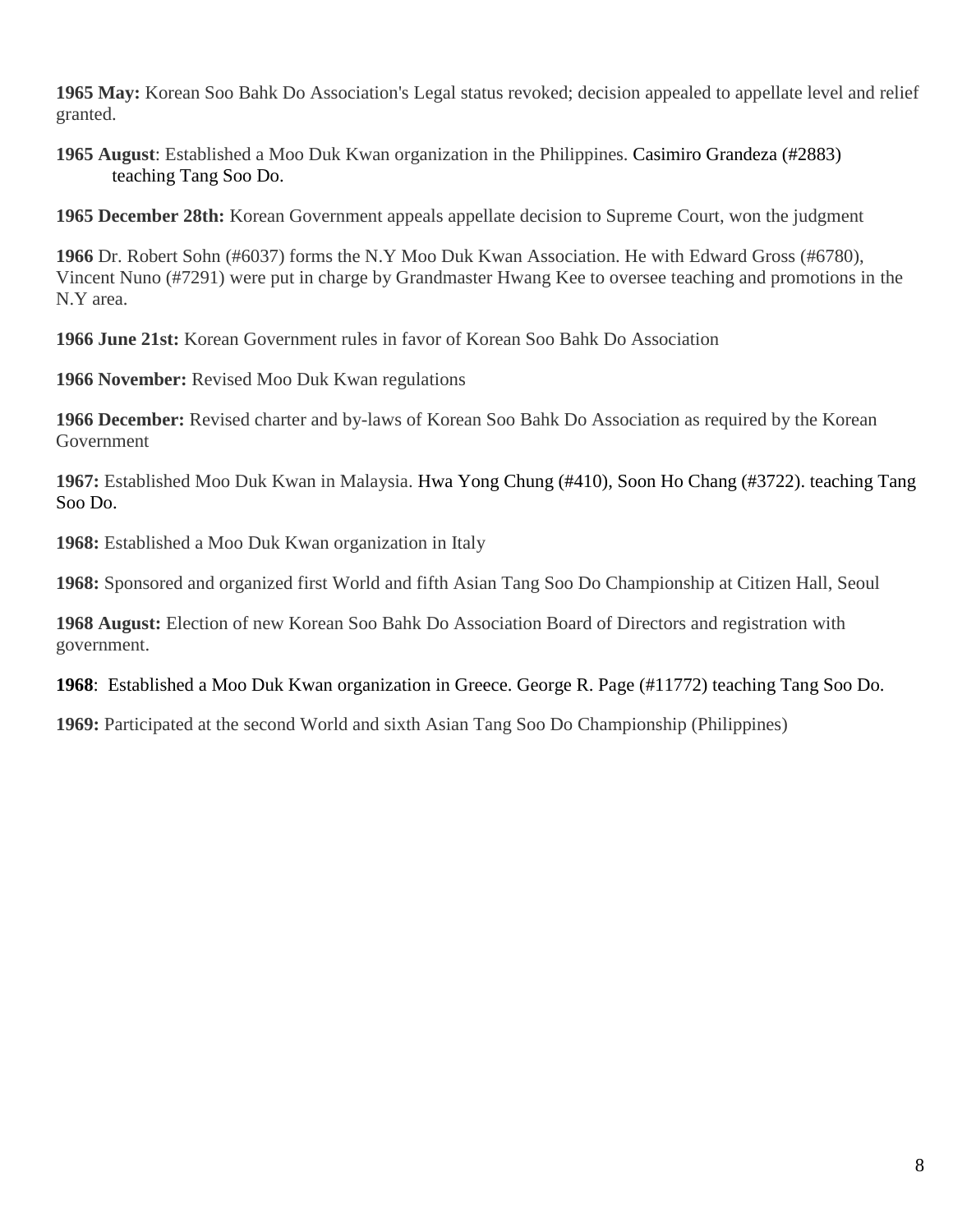## **1970's**

**1970 April:** Published Soo Bahk Do Dae Kham (Korean Version)

**1973:** Awarded "Da Ma Roo" from Philippines President Marcos

**1973 May:** Dispatched HC Hwang (DB509) to Greece

**1974 March:** Established a Moo Duk Kwan organization in Belgium (Instructor: Beom Ju Lee #11870) teaching Tang Soo Do.

**1974 October:** United States Soo Bahk Do Moo Duk Kwan directors' convention and general meeting of all USA members at Burlington, NJ

The Task Force Members were: (Sa Boms /Masters and other) 1. Jae Chul Shin (#698) 2. Robert Thompson (#1791) 3. Tchang Bok Chung (#12641) 4. Chuck Blackburn (#12197) 5. Arthur Fontaine (#14350) 6. Joe Weeks (#3696) 7. Andy Ahpo (#10187), and Charles di Pierro.

*Officers of the first Board of Directors, of the U.S. Tang Soo Do Moo Duk Kwan Federation™ were:* 

Kwan Jang Nim Hwang Kee, President

Hyun Chul Hwang (#509) TAC Chairman, Charles di Pierro, Chairman of Board, Victor Martinov (#10189), Vice Chairman of Board,

Andy Ah Po (#10187), Secretary, Arthur Pryor (16505), Treasurer

additional members of the board were: Chun Sik Kim (#2457) , Russ Hanke (#4137), Frank Trojanowicz (#13333), Robert Shipley (#4825), Lynn Jackson (#3597) , Robert Kingsley (#6044), Tchang-Bok Chung (#12641), Joe Weeks (#3596), Larry Seiberlich (#1815), Jeff Moonitz (#17650), Fred Kenyon (#14345), Bob Beaudoin (#5661), Ben Cortese (#11689), Frank Bonsignore (#15805), Dennis Miller (#18430), Ronald Savage (#15879), Lyn Stanwich, James Lee (#14317)

**1975 June 28th:** United States Soo Bahk Do Charter convention and special seminar by Grandmaster Hwang Kee (Hilton Hotel, NY)

The Charter was ratified making this event the official birth of the Federation.

Those in attendance were: (Sa Boms/Masters/Dans)

Kwan Jang Nim Hwang, Kee, Hyun Chul Hwang (#509), Chun Sik Kim (#2457), Yong Ki Hong (#4142), Andy Ah Po (#10187), Carl Jenkins (#18983), Ronald Savage (#15879), Dennis E. Miller (#18430), Peter Canciani (#18911), Warren Adams, Jeff Moonitz (#17650), Frank Trojanowicz (#13333), Paul Johnson, Frank Bonsignore (#15805), Arthur Pryor (#16505), Benjamin Cortese (#11689), Larry Seiberlich (#1815), Robert Fernandez, Jr. (#17927), Robert Fernandez, Sr. (#14464), Joe Weeks (#3596), Ki Yul Yu (#5311), Holly A. Whitehouse (#18943), James N. Rushton, Victor Martinov (#10189), Fred Kenyon (#14345), Joyce M. Keyes (#19448), Russell Hanke (#4137), Robert Beaudoin (#5661), Robert Rondelli (#17416), Psyche Harry Smith (#18143), James Lee (#14317), Greg William (#11695), Robert Shipley (#4825)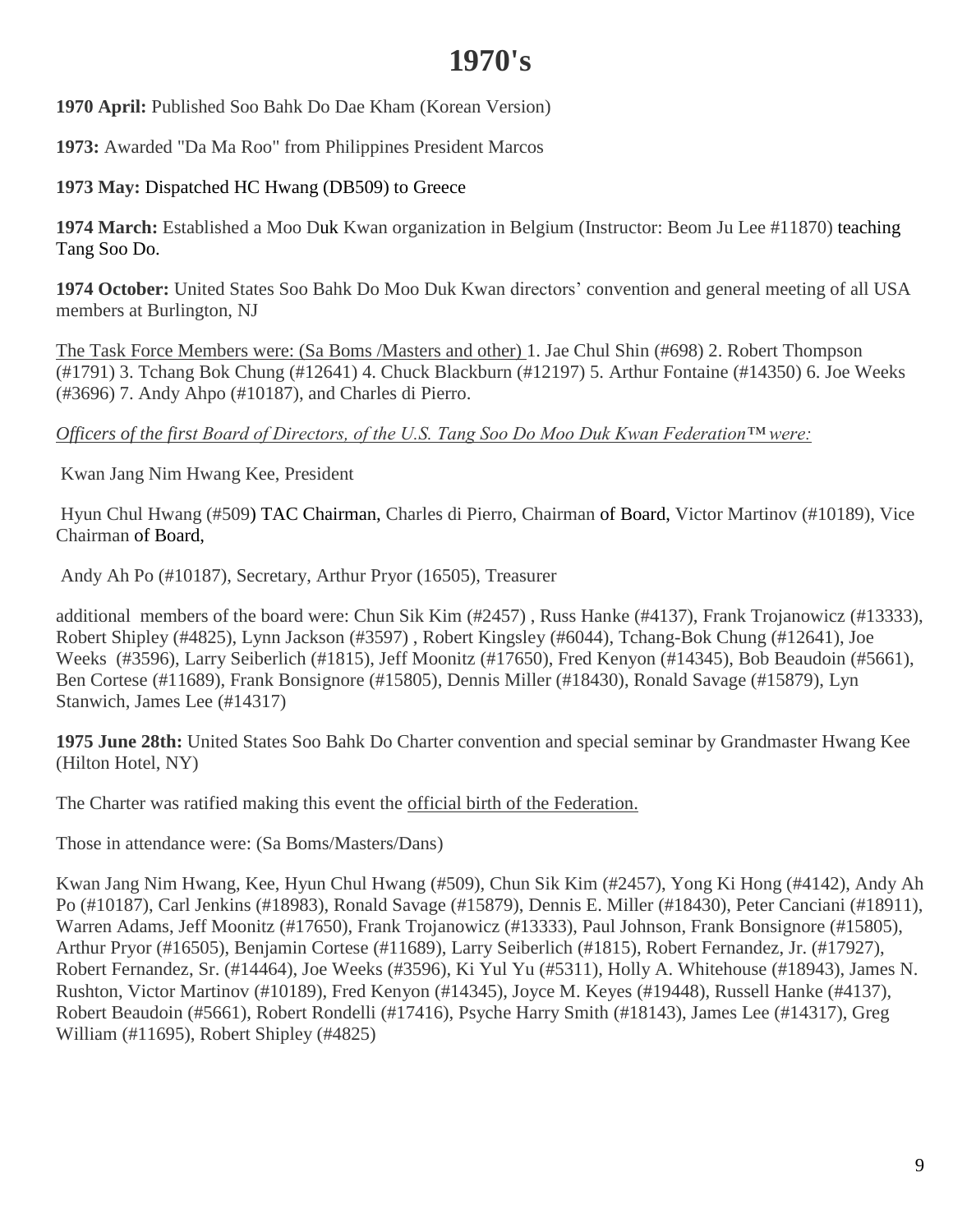**1974 November:** Participated in first Pan-Hellenic Martial Arts Championship in Athens, Greece

**1976 October:** Each foreign branch holds Soo Bahk Do meeting and convention

**1977 January 19th**: Korean Tae Kwon Do Association established a policy to eliminate the traditional and historic names of the Kwan's. and to identify them by number.

**1977 May:** Organized and conducted special National Tang Soo Do Moo Duk Kwan Championship at Concord Hotel, Monticello, NY

**1977:** Developed the Il Soo Sik standardization

**1978:** Developed the Ho Sin Sool standardization

**1978 October:** 3rd World Soo Bahk Do Moo Duk Kwan Championship at London, England

**1978 November 9th:** Hwang Kee turns 64

### **1980's**

**1980 July:** Sponsored and participated in World Ko Dan Ja meeting in Newark, NJ

**1980 December:** Sponsored and organized Goodwill Soo Bahk Do Moo Duk Kwan Championships between Korea and USA held at Jang Choong Gym, Seoul

**1981 September:** Sponsored and participated in World Ko Dan Ja meeting, regarding 1982 World Championships in Atlantic City, NJ

**1982 May:** Special Soo Bahk Do Moo Duk Kwan seminar and clinic held at U.S. Air Force Academy, Colorado

**1982 November 4th:** International and fourth United States National Tang Soo Do Moo Duk Kwan Championship at Atlantic City, NJ. during which Hwang Kee presented the first public presentation of material translated from the Moo Yei Do Bo Tong Ji (Hwa Sung Hyung)

**1982 December:** England national Soo Bahk Do Championship

**1983: August:** Sponsored and organized special Chil Sung Hyung seminar and clinic

**1983 December;** Organized and attended the *FIRST week long Ko Dan Ja testing,* Springfield, NJ

**1984 October:** 6th United States Tang Soo Do Moo Duk Kwan Championship at West Point Military Academy Gym, NY

**1984:** Developed the Tanto standardization

**1984 November:** All England National Soo Bahk Do Moo Duk Kwan Championship

**1984 November:** Special Chil Sung Clinic for European region at London, England

**1985:** Developed the Bong standardization

**1985 March:** Attended special Chil Sung Clinic for the South-East Asia region at Sarawak, Malaysia

**1987 July:** Special International Summer Camp Training at Pathwork Center, NY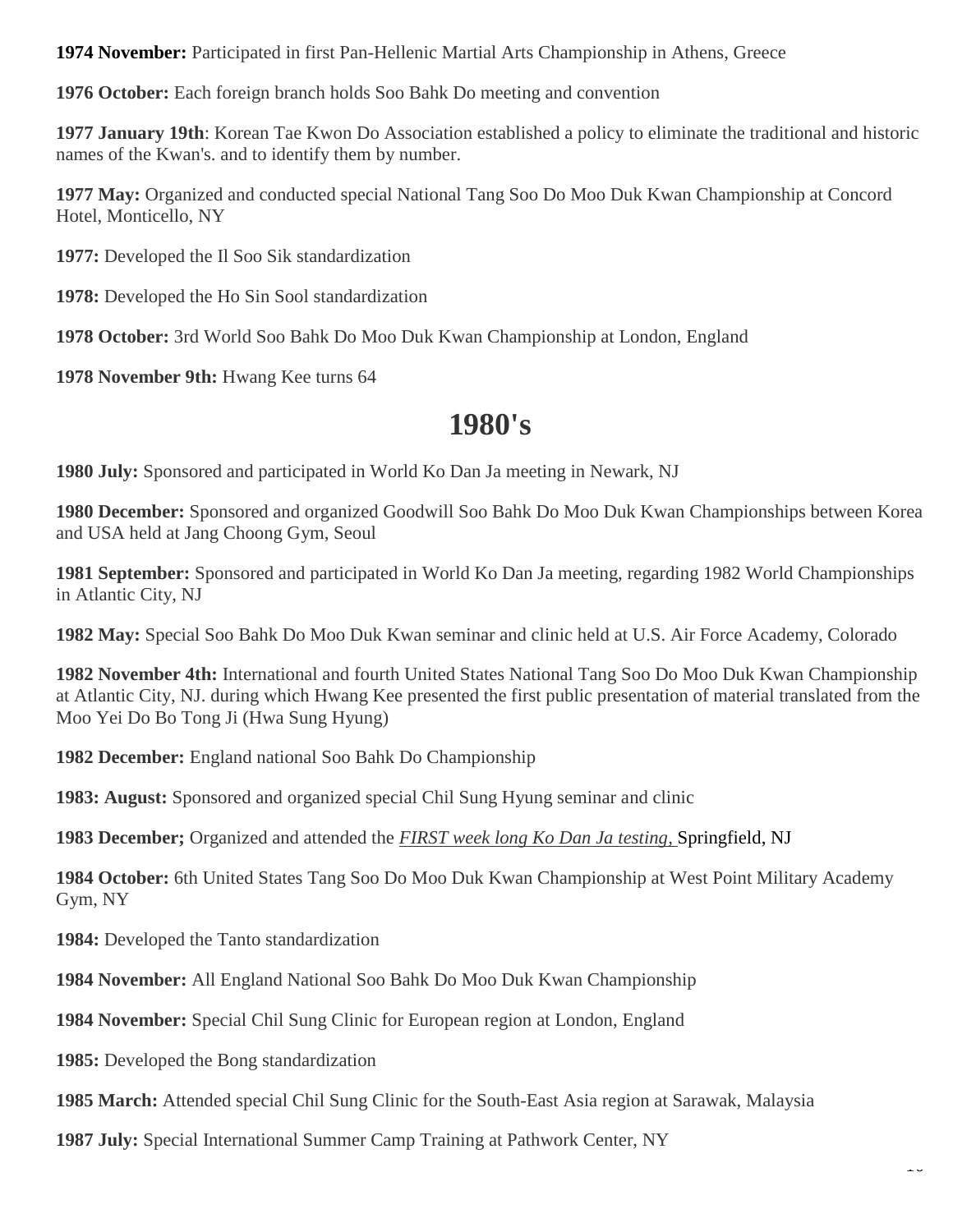**1987 December:** Attended special Chil Sung Hyung Clinic for South America at Buenos Aires, Argentina

**1988 March:** Organized special clinic for European region at Athens, Greece

**1988 May:** Grand opening ceremony for new building for World Moo Duk Kwan Headquarters, Seoul, Korea

**1988:** Special clinic and Ko Dan Ja meeting for Southeast Asia region at Kuala Lumpur, Malaysia

**1988 November:** Attended Tenth United States Tang Soo Do Moo Duk Kwan Championship at West Point, NY

**1988 December:** Sponsored and organized World Ko Dan Ja special training in Seoul, Korea

**1989 January:** Attended Ko Dan Ja meeting and initiates discussion of "Mission 2000" agenda

**1989 March:** Opening of new Headquarters for the Korean Soo Bahk Do Association, Seoul, Korea

**1989 May 15th:** Sponsored and attended International Soo Bahk Do Goodwill Demonstration and clinics at the Lotte Hotel in Seoul, Korea

**1989:** Black Belt Magazines "Man of the Year"

#### **1990's**

**1990 January:** announces "Mission 2000", along with long range plan for the future of the Moo Duk Kwan

**1990 March:** Conducted International Seminar, London, England

**1990 March:** Conducted National Clinics in Belgium, Italy, and Greece

**1990 April:** Organized special Ko Dan Ja meeting of Korean Soo Bahk Do Association Moo Duk Kwan in Seoul, Korea

**1991 March:** Conducted the FIRST Yuk Ro clinics presenting material and movements translated form the *Moo Yei Do Bo Tong Ji*

**1991 December:** International demonstration and clinic, Mar Del Plata, Argentina

**1992 March:** Published 424 pages of Soo Bahk Do (Korean Version) describing the Yuk Ro movements form the Moo Yei Do Bo Tong Ji.

**1992 March:** Conducted Yuk Ro and Chil Sung Hyung clinics, Headquarters, Seoul, Korea

**1992 June:** Attended the International Demonstration and Clinics at Athens, Greece

**1992 November:** Published Soo Bahk Do (Tang Soo Do) Volume II (English Version)

**1993:** Presented an award for "his Contributions to better human relations" by the New York Korean Association

**1993 April:** Conducted the annual European clinic, Bruxelles, Belgium

**1993 June:** Published History of Moo Duk Kwan (Korean Version)